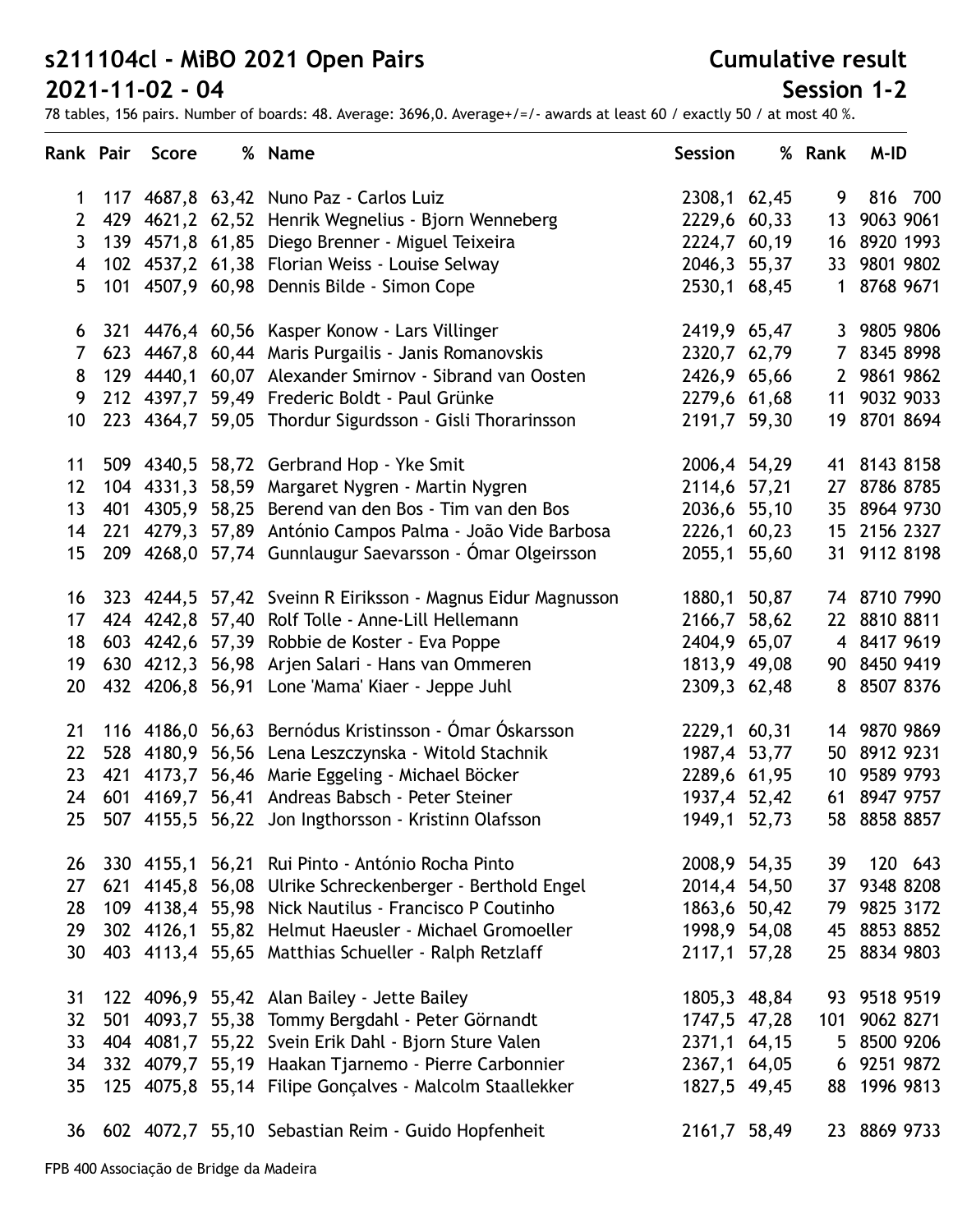**Cumulative result**

### **Session 1-2**

|    |     | Rank Pair Score | % Name                                                  | <b>Session</b> | % Rank | M-ID          |
|----|-----|-----------------|---------------------------------------------------------|----------------|--------|---------------|
| 37 |     |                 | 115 4066,1 55,01 Andreas Westman - Patrik Eriksson      | 2219,9 60,06   |        | 17 9884 9883  |
| 38 |     | 121 4058,3      | 54,90 Julius Sigurjonsson - Kauko Koistinen             | 1999,3 54,09   |        | 44 8414 8777  |
| 39 |     | 510 4039,1      | 54,64 Christa Schraverus - Matthijs Schraverus          | 2052,6 55,54   |        | 32 9827 9828  |
| 40 |     |                 | 324 4032,4 54,55 Egil Hansen - Svein-Harald Riisnas     | 1999,7 54,10   |        | 43 9202 8481  |
| 41 |     |                 | 532 4028,1 54,49 Maija Romanovska - Ilse Andersone      | 2108,7 57,05   |        | 28 8931 9879  |
| 42 |     | 301 4006,1      | 54,19 Juan Carlos Ventin - Herman Drenkelford           | 1943,0 52,57   |        | 60 9556 9821  |
| 43 |     |                 | 205 4001,9 54,14 Han Begas - Lucia Grosmann             | 1986,1 53,74   | 51     | 9565 8680     |
| 44 |     |                 | 606 3987,7 53,95 João Machado - José Macedo             | 1906,9 51,59   |        | 66 2060 1998  |
| 45 |     | 136 3976,1      | 53,79 Adalsteinn Jörgensen - Svala K Palsdottir         | 2185,6 59,14   |        | 20 8322 8796  |
| 46 |     |                 | 227 3972,4 53,74 Christian Lahrmann - Flemming Poulsen  | 2043,9 55,30   |        | 34 9692 8537  |
| 47 |     |                 | 609 3958,2 53,55 Emil Buus Thomsen - Johanne Kofoed     | 1915,7 51,83   |        | 64 8360 8175  |
| 48 |     |                 | 607 3953,6 53,49 Erkki Juuri-Oja - Pirjo Juuri-Oja      | 2234,9 60,47   |        | 12 8328 8327  |
| 49 |     |                 | 210 3950,6 53,44 George Schipper - Gerard Limmen        | 1737,0 47,00   |        | 102 8672 8671 |
| 50 |     |                 | 522 3933,3 53,21 Andrea Reim - Anne Gladiator           | 1764,9 47,75   |        | 98 8255 8207  |
| 51 |     |                 | 427 3901,9 52,79 Kevin Peeters - João Fanha             | 1852,4 50,12   |        | 82 9867 982   |
| 52 |     |                 | 322 3897,0 52,72 Martin Taylor - Justin Hackett         | 1768,7 47,85   |        | 97 9572 9599  |
| 53 | 325 |                 | 3871,4 52,37 Harry Burmania - John Linse                | 1750,7 47,37   |        | 100 8185 8134 |
| 54 |     |                 | 118 3864,4 52,28 Andrei Kavalenka - Igor Kravchenko     | 2087,1 56,47   |        | 29 8871 8372  |
| 55 |     |                 | 523 3858,1 52,19 Anna Nielsen - Aron Thorfinsson        | 2219,7 60,06   |        | 18 9755 9756  |
| 56 |     |                 | 306 3852,1 52,11 João Campos Ferreira - Miguel Lima     | 1827,9 49,46   |        | 87 1754 901   |
| 57 |     | 512 3851,1      | 52,10 Jovanka Smederevac - Alexander Wernle             | 2008,1 54,33   |        | 40 9841 9800  |
| 58 | 407 | 3850,5          | 52,09 Maria Tulonen - Lasse Utter                       | 1809,9 48,97   |        | 92 9775 9057  |
| 59 |     |                 | 612 3844,3 52,01 Axel Meuer - Mirja Schraverus-Meuer    | 1731,1 46,84   |        | 105 9575 9576 |
| 60 |     |                 | 422 3828,6 51,79 Wubbo de Boer - Agnes Snellers         | 1734,4 46,93   |        | 103 8961 8960 |
| 61 |     |                 | 610 3826,4 51,76 Peter Koppens - Anton Zegwaard         | 1995,9 54,00   |        | 46 9807 9808  |
| 62 |     |                 | 303 3822,9 51,72 Justin van der Kam - Rob van den Bergh | 2138,4 57,86   |        | 24 9052 9213  |
| 63 |     |                 | 225 3816,8 51,63 Eduardo Fernandes - Pedro Morgado      | 2034,4 55,04   | 36     | 2829 2062     |
| 64 |     |                 | 307 3804,9 51,47 Susan Just - Poul Mogensen             | 2171,9 58,76   | 21     | 9796 9797     |
| 65 |     |                 | 423 3804,4 51,47 Adrians Imsa - Jurijs Balasovs         | 1538,4 41,62   |        | 132 9015 9768 |
| 66 |     |                 | 611 3781,1 51,15 Luís M Silva - Bruno Macedo            | 1675,4 45,33   |        | 119 2704 2709 |
| 67 |     |                 | 632 3772,7 51,04 Vigfus Palsson - Jorge Cruzeiro        | 1694,4 45,84   |        | 115 9838 703  |
| 68 |     | 629 3765,3      | 50,94 Henning Ostergaard - Christina Lund Madsen        | 1717,5 46,47   |        | 110 9216 9732 |
| 69 |     | 524 3761,3      | 50,88 Birgit Bärlund - Johan Lindstedt                  | 1950,4 52,77   |        | 57 9531 9809  |
| 70 |     | 526 3754,7      | 50,79 Marijke Justitz - Janine Benz                     | 1658,9 44,88   |        | 122 9622 9621 |
| 71 |     |                 | 206 3752,6 50,77 Koen Poppe - Cisca Vorselman           | 1829,3 49,49   |        | 86 9716 9717  |
| 72 |     |                 | 222 3739,4 50,59 Helmut Horacek - Omid Karimi-Müller    | 1654,9 44,78   |        | 123 9853 9863 |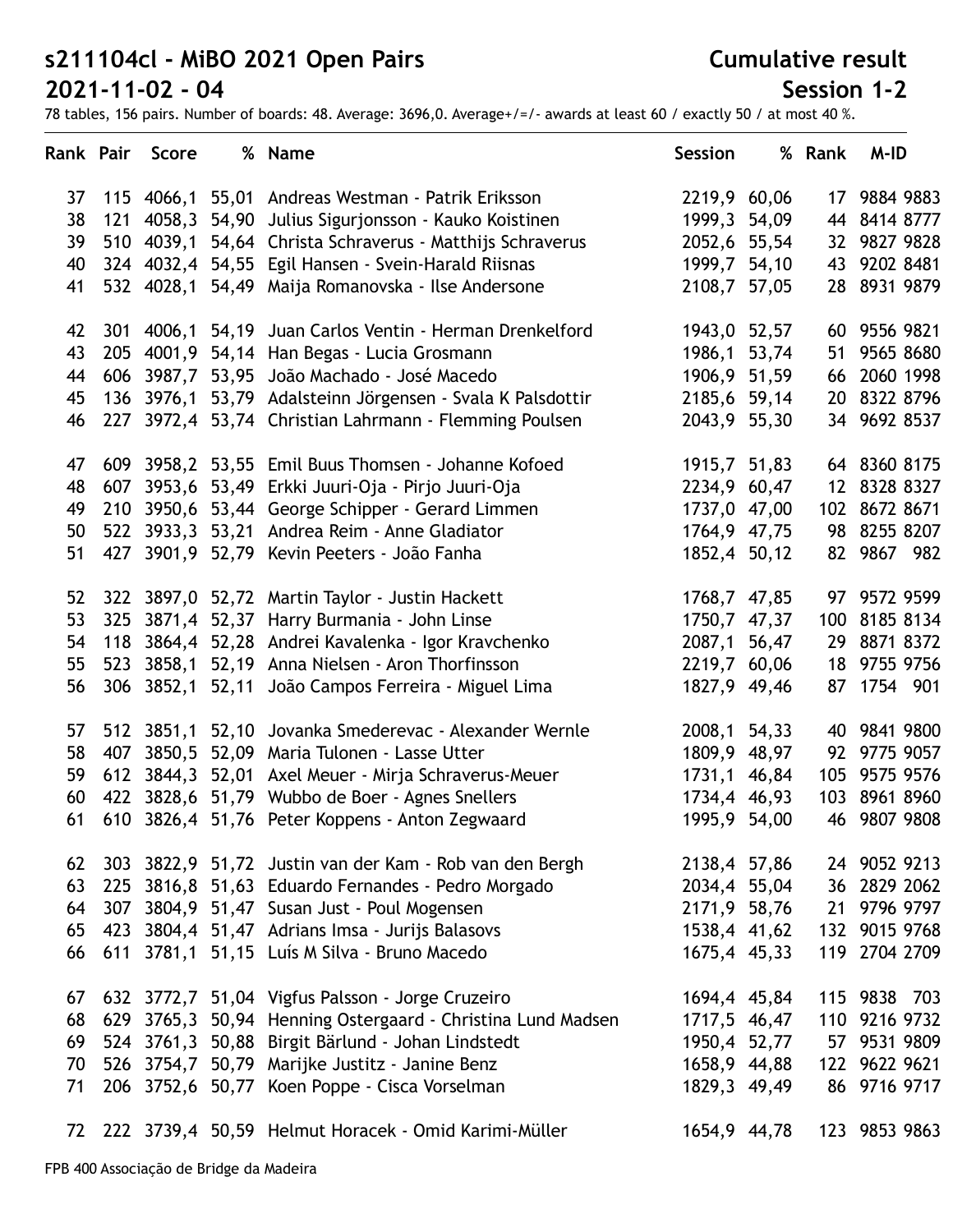#### **Cumulative result**

### **Session 1-2**

| Rank Pair |     | <b>Score</b> | % Name                                                   | <b>Session</b> | % Rank | M-ID          |
|-----------|-----|--------------|----------------------------------------------------------|----------------|--------|---------------|
| 73        |     |              | 201 3737,5 50,56 David Wrang - Frederik Wrang            | 1992,6 53,91   |        | 48 8183 9636  |
| 74        |     | 625 3736,6   | 50,55 João Paulo Rocha Pinto - Claudio Andrade           | 1960,4 53,04   | 55     | 594 9851      |
| 75        |     | 114 3732,7   | 50,50 Marco Zomer - Frank van Gool                       | 1974,6 53,43   |        | 53 9641 9094  |
| 76        |     | 328 3710,7   | 50,20 Peter-Paul Worm - Hans Metselaar                   | 1887,5 51,07   |        | 72 9815 8738  |
| 77        |     | 131 3710,7   | 50,20 Magnus Thorkelsson - Matthias Einarsson            | 1550,3 41,95   | 131    | 9798 9858     |
| 78        |     |              | 521 3705,9 50,13 Kay Preddy - Norman Selway              | 1622,0 43,89   |        | 127 9854 9855 |
| 79        |     |              | 411 3690,8 49,93 Maria Kroppa - Lech Zwirello            | 1915,1 51,81   |        | 65 9674 9675  |
| 80        |     |              | 207 3689,2 49,91 Doris Fischer - Bernd Saurer            | 1724,1 46,65   | 107    | 8622 8623     |
| 81        |     |              | 504 3675,5 49,72 Nis Rasmussen - Jesper Kragh            | 1897,1 51,33   |        | 69 9859 9860  |
| 82        |     |              | 111 3660,0 49,51 Vigfus Vigfusson - Johanna Gisladottir  | 2115,1 57,23   |        | 26 9110 9111  |
| 83        |     |              | 135 3655,5 49,45 Frederic Wilt - Espen Haugstad          | 1825,6 49,39   |        | 89 8174 8206  |
| 84        |     |              | 124 3653,5 49,42 Roennaug Asla - Svein Markussen         | 1646,3 44,54   |        | 124 8792 8793 |
| 85        |     |              | 529 3652,9 49,42 Magnus Asgrimsson - Thorsteinn Bergsson | 1917,9 51,89   |        | 63 8407 8409  |
| 86        |     |              | 309 3640,2 49,25 Robert Boeddeker - Flora Zarkesch       | 1850,7 50,07   |        | 83 8604 8603  |
| 87        |     |              | 138 3632,9 49,15 Stefan Skorchev - Horia Georgescu       | 2011,1 54,41   |        | 38 9885 9886  |
| 88        |     |              | 409 3631,4 49,13 Astrid Steen Lybak - Erik Boelviken     | 1838,3 49,74   |        | 84 8723 9816  |
| 89        | 329 |              | 3627,6 49,07 Chris Westerbeek - Rens Philipsen           | 1864,4 50,44   |        | 77 9760 9761  |
| 90        | 408 |              | 3627,5 49,07 Emma Axelsdottir - David Ludviksson         | 1710,6 46,28   |        | 112 8700 8699 |
| 91        |     |              | 226 3613,4 48,88 Sophie Leroux - Francis Gouffé          | 2005,0 54,25   |        | 42 3722 3723  |
| 92        |     |              | 305 3611,1 48,85 Símon Sveinsson - Karl Bjornsson        | 1696,9 45,91   |        | 114 9834 9847 |
| 93        |     |              | 430 3595,2 48,64 Tomas Ruth - Knut Kiste                 | 1900,6 51,42   |        | 68 8800 8801  |
| 94        | 425 |              | 3593,1 48,61 Kristin Oskarsdottir - Unnar Gudmundsson    | 1626,0 43,99   |        | 126 9529 8330 |
| 95        |     |              | 310 3590,0 48,57 Rosemary Shaw - Stefán Jónsson          | 1943,9 52,60   |        | 59 8773 9780  |
| 96        |     |              | 312 3584,1 48,49 Bengt Emanuelsson - Jan Clementsson     | 1732,9 46,89   |        | 104 9252 9246 |
| 97        |     |              | 304 3581,4 48,45 Ernst Hopstaken - Frank van Gorp        | 1875,4 50,74   |        | 75 9538 9713  |
| 98        |     |              | 232 3577,7 48,40 Sonja Bech - Mette Sand                 | 2083,7 56,38   |        | 30 8705 8706  |
| 99        |     |              | 112 3560,4 48,17 Margie Cole - Alejandro Bianchedi       | 1503,3 40,67   |        | 138 9844 9845 |
| 100       | 431 |              | 3550,1 48,03 Marcel Swidde - Tim Heeres                  | 1855,1 50,19   | 81     | 9520 8977     |
| 101       | 130 |              | 3549,2 48,01 Hanneke Kreijns - Betty Speelman            | 1894,1 51,25   | 70     | 9051 8615     |
| 102       |     |              | 203 3536,6 47,84 Manuel Capucho - Maria João Lara        | 1932,1 52,27   | 62     | 299 986       |
| 103       |     |              | 110 3535,3 47,83 Agnes Wesseling - Niels van der Gaast   | 1881,9 50,92   |        | 73 9787 9788  |
| 104       | 331 |              | 3535,0 47,82 Sigurdur Gislason - Ragnar Thorvaldson      | 1982,4 53,64   | 52     | 9552 9832     |
| 105       | 228 |              | 3522,4 47,65 Carlos Gonçalves - Eduardo Pinto            | 1711,9 46,32   | 111    | 533 924       |
| 106       |     |              | 127 3515,6 47,56 Marie-José de Bruine - Mieke Jonker     | 1719,1 46,51   |        | 108 9306 9829 |
| 107       |     |              | 229 3513,4 47,53 Marcel Winkel - Dennis Kruis            | 1666,9 45,10   |        | 121 8749 8614 |
| 108       |     |              | 327 3498,3 47,33 Monika Luy - Jan Sohl                   | 1955,7 52,91   |        | 56 9581 9822  |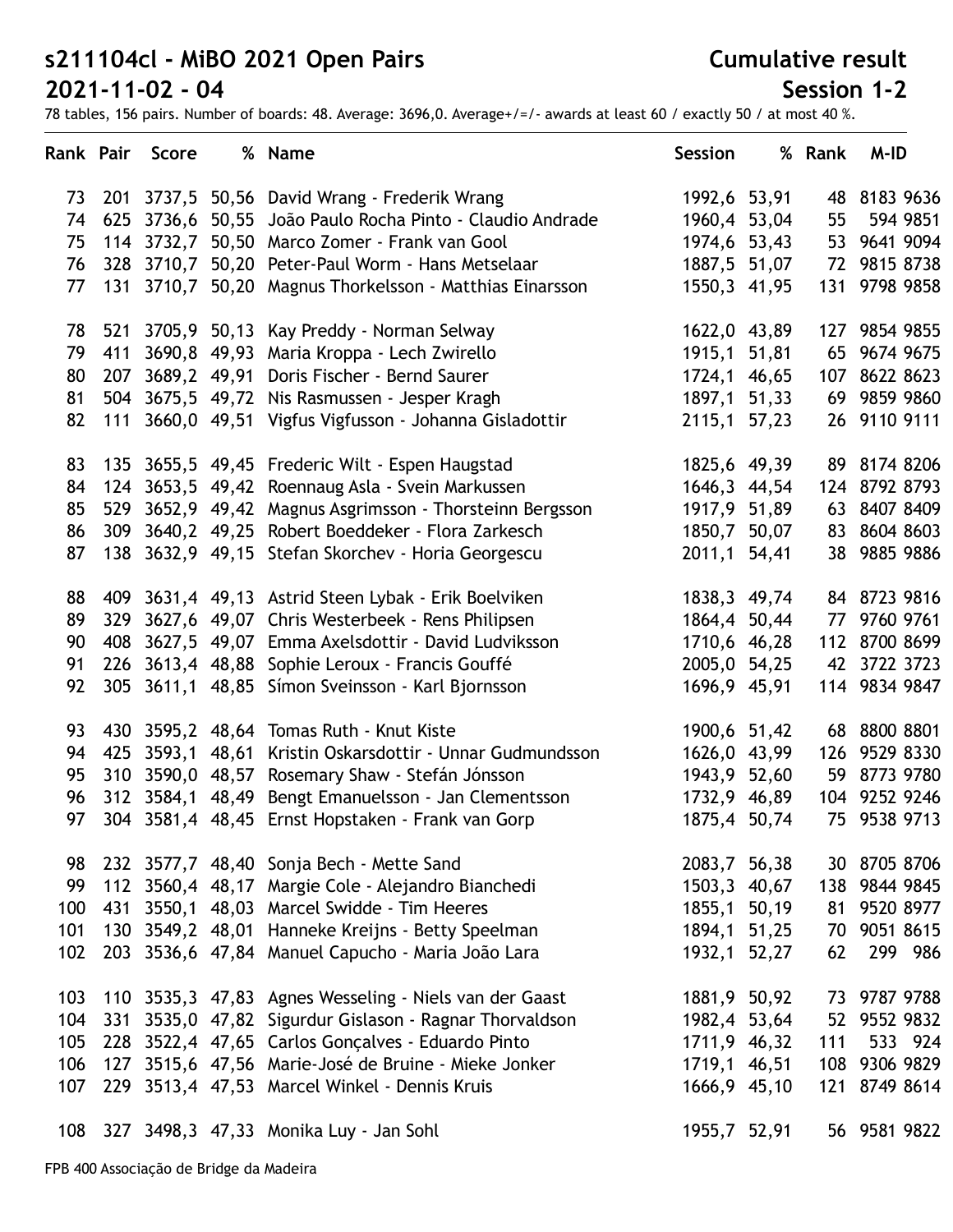**Cumulative result**

### **Session 1-2**

| Rank Pair |     | Score | % Name                                                            | <b>Session</b> | % Rank | M-ID          |
|-----------|-----|-------|-------------------------------------------------------------------|----------------|--------|---------------|
| 109       |     |       | 230 3484,1 47,13 Mirjam Abraham - Michael Pauly                   | 1863,9 50,43   |        | 78 8456 8161  |
| 110       |     |       | 525 3480,1 47,08 Paul van den Bos - Johann Bouman                 | 1995,7 54,00   | 47     | 9729 9731     |
| 111       |     |       | 508 3476,8 47,03 Sveinn Ragnarsson - Sigurdur Jón Björgvinsson    | 1889,6 51,13   |        | 71 9836 9849  |
| 112       |     |       | 113 3467,8 46,91 Renate Adelsberger - Heimo Adelsberger           | 1865,1 50,46   |        | 76 9597 9598  |
| 113       |     |       | 202 3463,9 46,86 Kathryn Hertz - Eckhard Böhlke                   | 1857,1 50,24   |        | 80 8744 8745  |
|           |     |       | 114 627 3463,0 46,85 Birgir Olafsson - Gudni Ingvarsson           | 1693,4 45,82   |        | 116 9609 9605 |
| 115       |     |       | 527 3445,7 46,61 Ingrid Ledertoug - Lisbeth Smed                  | 1793,9 48,54   |        | 95 8216 8215  |
| 116       |     |       | 402 3424,4 46,33 Grazyna Schoahs - Anja Alberti                   | 1619,3 43,81   |        | 128 9795 8949 |
| 117       |     |       | 406 3413,4 46,18 Pedro Salgueiro - Nuno Baltazar                  | 1670,1 45,19   |        | 120 2956 1185 |
| 118       |     |       | 134 3398,9 45,98 Patrick Goor - Petra Erne                        | 1900,6 51,42   |        | 67 8976 8385  |
| 119       |     |       | 505 3381,6 45,75 Marloes van Heist - Pim Vermeulen                | 1643,1 44,45   |        | 125 9820 9237 |
| 120       |     |       | 308 3372,1 45,62 Seija Lahtinen - Jussi Angervo                   | 1803,9 48,81   |        | 94 9830 9831  |
| 121       |     |       | 506 3371,3 45,61 Miguel Sarmento - Isabel Sarmento                | 1788,3 48,38   |        | 96 1562 3018  |
| 122       |     |       | 123 3362,8 45,49 René Stienen - Elly Schippers                    | 1532,4 41,46   |        | 133 9092 9093 |
| 123       |     |       | 106 3350,0 45,32 Rosemarie Roderburg - Sybil Müller-Maubach       | 1681,3 45,49   |        | 118 8741 8740 |
| 124       |     |       | 128 3345,3 45,26 Gareth Bartley - Jutta Bartley                   | 1520,6 41,14   |        | 134 8795 8794 |
| 125       |     |       | 626 3339,6 45,18 Gitte Hecht-Johansen - Alex Hannon               | 1474,4 39,89   |        | 141 8830 9865 |
| 126       |     |       | 624 3295,1 44,58 Frederico Teixeira - Ricardo Fernandes           | 1447,4 39,16   |        | 143 2394 696  |
| 127       |     |       | 511 3283,3 44,42 Paulo Pinto - Ricardo Teixeira                   | 1312,3 35,51   |        | 152 1023 3051 |
| 128       |     |       | 108 3280,5 44,38 Cristina Steiger - Adolfo Steiger                | 1511,9 40,91   |        | 136 1149 1150 |
| 129       |     |       | 503 3262,0 44,13 Barbara Von Kleist - Sabine Würdermann           | 1691,1 45,75   |        | 117 8440 8441 |
| 130       |     |       | 103 3248,1 43,94 Mike Reuser - Peter Dekker                       | 1397,3 37,81   |        | 144 8352 9812 |
| 131       | 311 |       | 3247,4 43,93 Gerwin Middelkoop - Monique van de Walle             | 1833,9 49,62   |        | 85 8899 9056  |
| 132       |     |       | 132 3241,7 43,85 Eeva Parvianinen - Olli Jalonen                  | 1481,9 40,09   |        | 140 8759 9582 |
| 133       |     |       | 133 3233,6 43,74 Keith Jones - Mary Sharp                         | 1961,6 53,07   |        | 54 9810 9811  |
| 134       |     |       | 530 3226,5 43,65 Ko Ravenhorst - Joop Stronks                     | 1811,1 49,00   |        | 91 9714 9715  |
| 135       |     |       | 105 3225,7 43,64 Nikolas Bausback - Kurt Kaellstroem              | 1600,6 43,31   | 129    | 8950 9764     |
| 136       |     |       | 224 3218,8 43,54 Ronald Halkes - Loes Janssen                     | 1369,9 37,07   |        | 145 8446 8381 |
| 137       |     |       | 204 3197,7 43,26 Volkert Struyken - Cees Rijnbeek                 | 1272,1 34,42   |        | 153 8078 8077 |
| 138       |     |       | 405 3184,0 43,07 Manuela Turcsanyi - Terry Weigkricht             | 1725,6 46,69   |        | 106 9758 9586 |
| 139       |     |       | 622 3169,4 42,88 Conny ten Cate - Jan ten Cate                    | 1718,9 46,51   |        | 109 9785 9786 |
| 140       | 605 |       | 3161,1 42,76 Didier Imbert - Latifa Ouazanni                      | 1752,9 47,43   |        | 99 9791 9792  |
| 141       | 211 |       | 3084,9 41,73 Christiane Kowarik - Elisabeth Wälchli               | 1357,1 36,72   | 147    | 9839 9840     |
| 142       |     |       | 502 3080,7 41,68 Karl Gretar Karlsson - Johann Aevarsson          | 1354,1 36,64   |        | 149 8338 8425 |
| 143       |     |       | 426 3071,5 41,55 Lars Carlsson - Leif-Erik Forsberg               | 1584,1 42,86   |        | 130 9550 9551 |
|           |     |       | 144 137 3060,9 41,41 Daniel Brandgaard - Niels Steenstrup Zeeberg | 1987,5 53,78   |        | 49 9882 8571  |